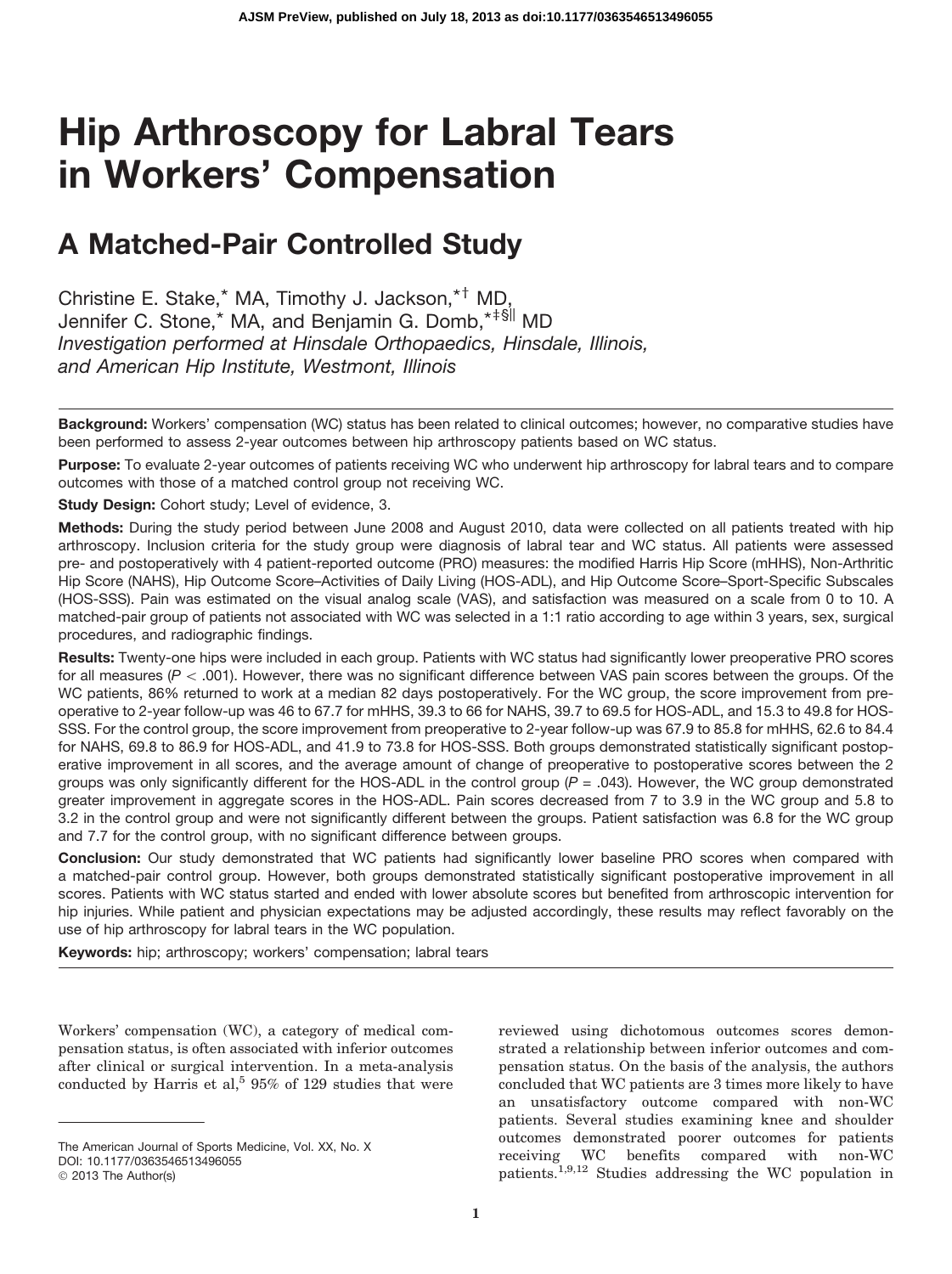knee and joint problems are common, but literature addressing the WC population with hip pain requiring surgical intervention is lacking.

One of the challenges of studying the relationship between WC status and outcomes is the lack of prospective clinical trials, necessitating analysis based on observational data.5 Harris et al<sup>5</sup> recommended research focusing on prospective studies using matched control groups. Additional research may yield information to help improve outcomes, facilitate appropriate expectations, increase productivity, and lessen economic burdens of work-related injuries.

Hip arthroscopy is shown to be an effective procedure for treatment of pathologic conditions in and around the hip joint.2,9,10 Surgical technique and patient selection are essential factors to consider when assessing outcomes. $6,10$ Because patients receiving WC often report inferior clinical results, research on this population receiving hip arthroscopy is important to help improve outcomes and establish appropriate expectations. Previous research on hip arthroscopy patients receiving WC has been inconsistent or limited by small sample sizes.  $2,4,6,9$  No comparative studies assessing 2-year outcomes of patients receiving WC who underwent hip arthroscopy for labral tears have been performed.

The purpose of this matched-pair controlled study was to compare the 2-year outcomes of 2 groups of patients undergoing hip arthroscopy for labral tears, 1 group receiving WC and the other serving as a control group. Our hypothesis was patients receiving WC would have inferior outcomes compared with the non-WC control group.

#### MATERIALS AND METHODS

At our center, clinical and outcomes data are collected on all patients undergoing arthroscopic surgery of the hip. The study period was between June 2008 and August 2010. Patient-reported outcome (PRO) scores used included the modified Harris Hip Score (mHHS), the Non-Arthritic Hip Score  $(NAHS),<sup>3</sup>$  the Hip Outcome Score–Activities of Daily Living (HOS-ADL), and the Hip Outcome Score–Sport-Specific Subscale (HOS-SSS) and were collected preoperatively and at 3-month, 1-year, and 2-year follow-ups. All 4 questionnaires are used, as it has been reported that there is no conclusive evidence for the use of a single PRO questionnaire for patients undergoing hip arthroscopy.<sup>8,11</sup> Pain was estimated on a visual analog scale (VAS) from 0 to 10 (10 being the worst), and satisfaction was measured with the question ''How satisfied are you with your surgery results?  $(1 = \text{not at all}, 10 = \text{the})$ best it could be).'' Our institutional review board approved this study.

The inclusion criteria for this study were diagnosis of labral tear, WC status, minimum 2-year follow-up, and treatment with arthroscopic surgery. Exclusion criteria were previous hip conditions such as Legg-Calve-Perthes disease or avascular necrosis. The matched-pair control group was selected on a 1:1 ratio based on age within 3 years, sex, clinical diagnoses, surgical procedures, and radiographic findings. Radiographs were scrutinized, and patients were matched by Tonnis grade 0 or 1, crossover percentage less than 20 or greater than 20, positive or negative for profunda or protrusion, positive or negative for cam-type morphology, and positive or negative for acetabular retroversion.

## Statistical Methods

The 2-tailed paired  $t$  test was used to assess differences between preoperative and postoperative scores for the individual groups. The independent  $t$  test was used to compare the mean change in PRO scores (change from preoperative to postoperative score) between the WC group and the matched-pair control group. Mean differences and  $\pm 1$  standard error were calculated. Adjustment for preoperative differences between the 2 groups was explored using an analysis of covariance (ANCOVA) model. A P value of  $\lt$ .05 was considered significant. A post hoc power analysis demonstrated a power of .89. Statistical analysis was done with Microsoft Office Excel 2007 (Microsoft Corp, Redmond, Washington) and IBM SPSS 12.0 for Windows (SPSS Inc, Chicago, Illinois).

#### RESULTS

#### Patient Population

Twenty-one hips from 20 patients met the inclusion criteria for the WC group. The majority of the patients were male (86%), with only 3 females. The average age was 39 years (range, 24-55 years). United States Department of Labor job classification and mechanism of injury for the WC group are presented in Table 1. Nine (42%) of the patients had heavy job classifications, 4 (20%) were medium, and 8 (38%) were considered light, with no patients falling into the very heavy or sedentary categories, based on author consensus and available information. The average number of days from injury to time of surgical intervention was 548 days (range, 75-1729 days). All WC patients received surgical intervention for labral tears and intra-articular abnormalities such as femoracetabular impingement (FAI). Table 2 describes the surgical procedures performed for the WC group.

<sup>||</sup>Address correspondence to Benjamin G. Domb, MD, Loyola University Chicago, Hinsdale Orthopaedics, American Hip Institute, 1010 Executive Court, Suite 250, Westmont, IL 60559 (e-mail: DrDomb@americanhipinstitute.org).

<sup>\*</sup>American Hip Institute, Westmont, Illinois.

<sup>&</sup>lt;sup>†</sup>Congress Medical Associates, Pasadena, California.

z Hinsdale Orthopaedics, Hinsdale, Illinois.

<sup>§</sup> Stritch School of Medicine, Loyola University, Maywood, Illinois.

One or more of the authors has declared the following potential conflict of interest or source of funding: C.E.S. receives research support from MAKO Surgical Corp. B.G.D. receives research support from MAKO Surgical Corp, Arthrex Inc, MedWest, and Adventist Hinsdale Hospital and is a consultant for Arthrex Inc and MAKO Surgical Corp.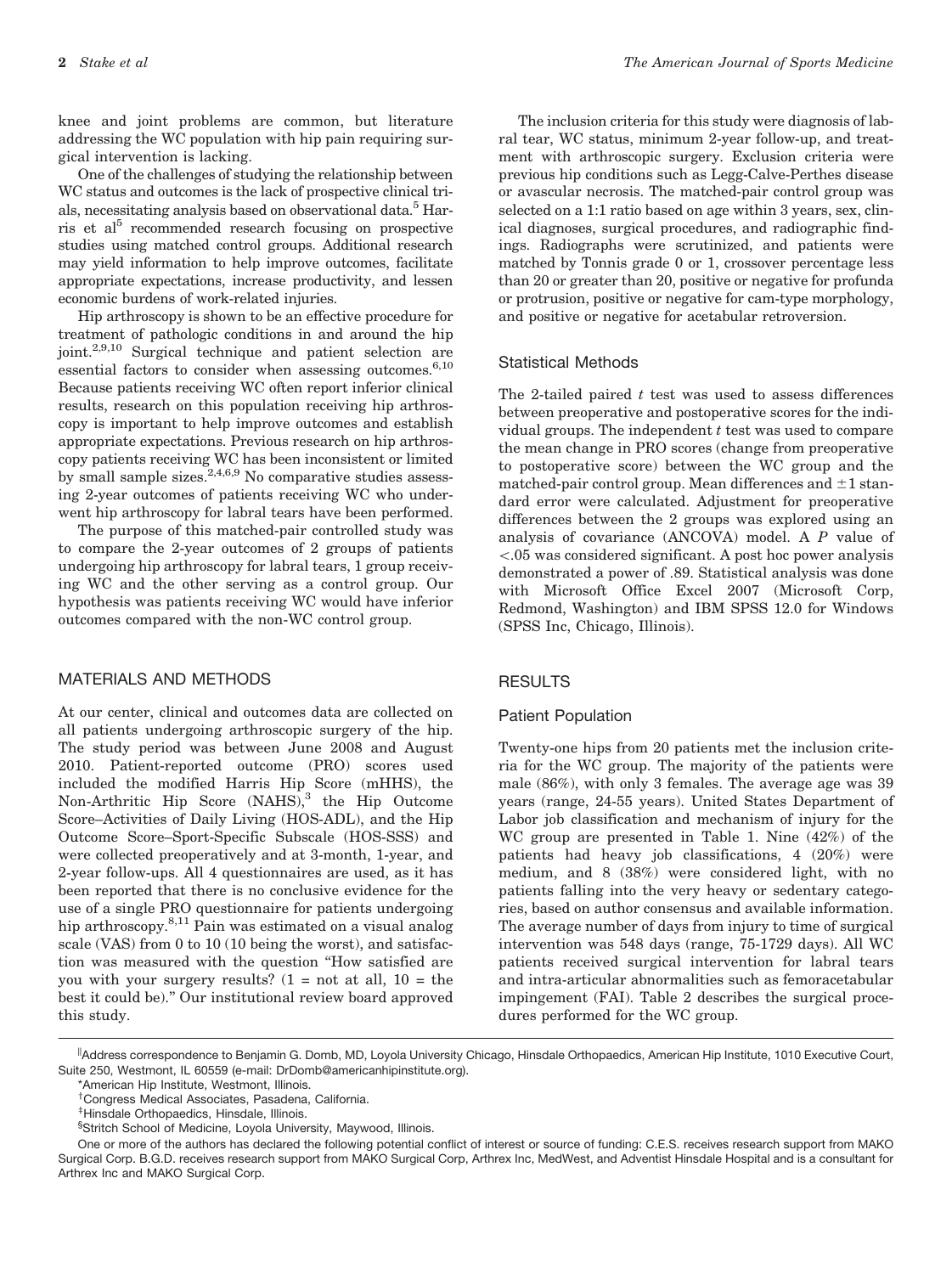| Age, y | Sex | US Department of Labor Job Classification | Mechanism of Injury                                                                 |  |  |  |
|--------|-----|-------------------------------------------|-------------------------------------------------------------------------------------|--|--|--|
| 24     | М   | Heavy                                     | Moving object and twisted                                                           |  |  |  |
| 27     | F   | Light                                     | Chair pulled out from under her                                                     |  |  |  |
| 27     | F   | Light                                     | Chair pulled out from under her                                                     |  |  |  |
| 28     | м   | Heavy                                     | Lifting heavy object                                                                |  |  |  |
| 30     | М   | Heavy                                     | Felt pull in hip while running                                                      |  |  |  |
| 30     | F   | Medium                                    | Lifting a heavy patient $(450 \text{ lb})$                                          |  |  |  |
| 34     | М   | Light                                     | Slipped while carrying heavy object                                                 |  |  |  |
| 35     | м   | Heavy                                     | Twisting injury/slipped and fell                                                    |  |  |  |
| 36     | м   | Light                                     | Breaking up a fight                                                                 |  |  |  |
| 36     | м   | Heavy                                     | Slipped on ice                                                                      |  |  |  |
| 37     | M   | Medium                                    | During pursuit slipped and fell                                                     |  |  |  |
| 38     | м   | Heavy                                     | Pulling on a large steel beam                                                       |  |  |  |
| 40     | м   | Heavy                                     | Hit by a falling ladder causing him to fall                                         |  |  |  |
| 42     | м   | Heavy                                     | Twisted while carrying metal poles                                                  |  |  |  |
| 46     | М   | Light                                     | Fell off the back of a truck                                                        |  |  |  |
| 46     | м   | Light                                     | Fall                                                                                |  |  |  |
| 51     | М   | Medium                                    | Slip, then a fall                                                                   |  |  |  |
| 52     | M   | Medium                                    | Twisting injury while carrying heavy objects; physical<br>therapy aggravated injury |  |  |  |
| 54     | м   | Light                                     | Missed a step getting out of truck                                                  |  |  |  |
| 55     | М   | Heavy                                     | Moving hose                                                                         |  |  |  |
| 55     | M   | Light                                     | Fell between dock and trailer                                                       |  |  |  |

TABLE 1 Descriptive Characteristics of Workers' Compensation Group

TABLE 2 Hip Procedures Performed for Workers' Compensation (WC) and Control Group<sup> $a$ </sup>

| <b>Hip Procedure</b>                    | Prevalence:<br>WC Group | Prevalence:<br>Control<br>Group |
|-----------------------------------------|-------------------------|---------------------------------|
| Arthroscopic osteoplasty (cam-type FAI) | 95                      | 100                             |
| Acetabuloplasty (pincer-type FAI)       | 71                      | 76                              |
| Chondroplasty                           | 62                      | 86                              |
| Labral repair                           | 52                      | 48                              |
| Ligamentum teres debridement            | 52                      | 76                              |
| Labral debridement                      | 48                      | 81                              |
| Removal of loose body                   | 24                      | 9                               |
| Synovectomy                             | 24                      | 67                              |
| Microfracture                           | 19                      | 24                              |
| Iliopsoas release                       | 5                       | 0                               |
| Capsular plication                      | 5                       | 14                              |
| Capsular release                        | 5                       | 24                              |
| Debridement trochanteric bursitis       | 5                       | 5                               |
| Excision of bone cyst of acetabulum     | 5                       | 5                               |

a Values are percentages. FAI, femoracetabular impingement.

A matched-pair control group was established in a 1:1 ratio based on sex, age within 3 years, diagnoses, and procedural and radiographic parameters. Surgical procedures performed in the control group are presented in Table 2. However, groups differed in preoperative scores, with the WC group having lower baseline PRO scores than the control group ( $P < .001$ ). Mean preoperative scores for both groups are presented in Table 3. However, there was no significant difference in VAS pain scores between the groups. At the 3-month follow-up point, 86% of the WC

TABLE 3

Average Preoperative Patient-Reported Outcome Scores<sup>a</sup>

|             | Workers' Compensation Control Group P Value |      |         |
|-------------|---------------------------------------------|------|---------|
| mHHS        | 46.0                                        | 67.9 | < 0.001 |
| <b>NAHS</b> | 39.3                                        | 62.6 | $-.001$ |
| HOS-ADL     | 39.7                                        | 69.8 | $-.001$ |
| HOS-SSS     | 15.3                                        | 41.9 | $-.001$ |

a HOS-ADL, Hip Outcome Score–Activities of Daily Living; HOS-SSS–Sport-Specific Subscales; mHHS, Modified Harris Hip Score; NAHS, Non-Arthritic Hip Score.

group and 90% of the control group provided the 4 PRO scores, which demonstrated statistically significant improvement in both groups ( $P < .001$ ). For pain and satisfaction, only 50% of both groups reported scores, so significance could not truly be evaluated. At the 1-year mark, with similar percentages from both groups reporting, the WC group again demonstrated statistically significant improvement ( $P < .05$ ) for all PROs and the non-WC group reported a higher level of improvement at the 1-year mark  $(P \, < \, .001)$ . There were no statistical differences between the groups for pain and satisfaction at the 1 year mark when compared with the WC group.

For the WC group, the score improvement from preoperative to 2-year follow-up was 46 to 67.7 for mHHS, 39.3 to 66 for NAHS, 39.7 to 69.5 for HOS-ADL, and 15.3 to 49.8 for HOS-SSS. For the control group, the score improvement from preoperative to 2-year follow-up was 67.9 to 85.8 for mHHS, 62.6 to 84.4 for NAHS, 69.8 to 86.9 for HOS-ADL, and 41.9 to 73.8 for HOS-SSS. All improvements in both groups were statistically significant  $(P < .001)$  (Table 4).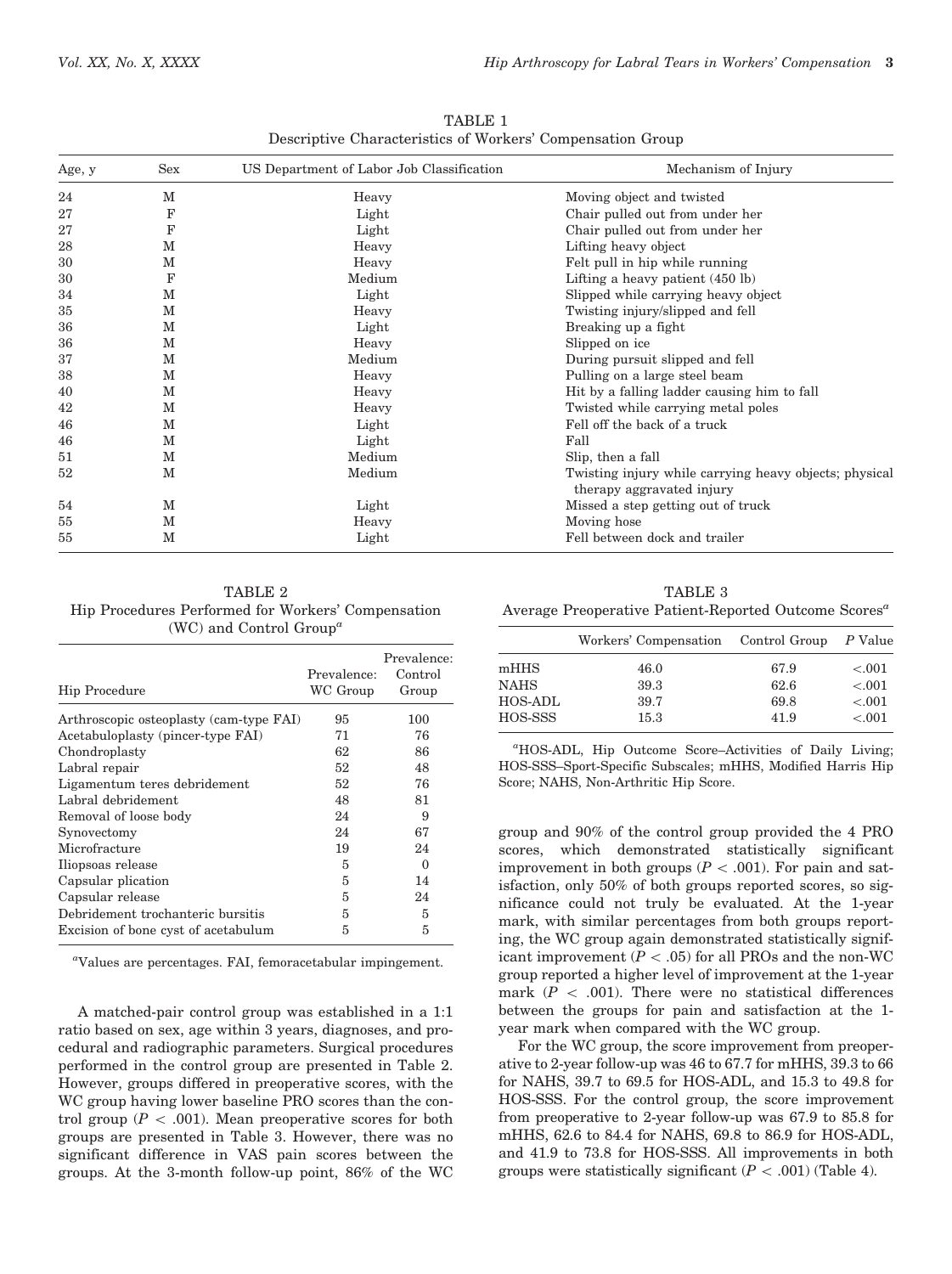|                                 | Average Preoperative Score | Average Postoperative 2-Year Follow-up Score | P Value |  |
|---------------------------------|----------------------------|----------------------------------------------|---------|--|
| Workers' Compensation group     |                            |                                              |         |  |
| mHHS                            | 46.0                       | 67.7                                         | $-.001$ |  |
| <b>NAHS</b>                     | 39.3                       | 66                                           | $-.001$ |  |
| <b>HOS-ADL</b>                  | 39.7                       | 69.5                                         | $-.001$ |  |
| HOS-SSS                         | 15.3                       | 49.8                                         | $-.001$ |  |
| Non-workers' compensation group |                            |                                              |         |  |
| mHHS                            | 67.9                       | 85.8                                         | $-.001$ |  |
| <b>NAHS</b>                     | 62.6                       | 84.4                                         | $-.001$ |  |
| <b>HOS-ADL</b>                  | 69.8                       | 86.9                                         | $-.001$ |  |
| HOS-SSS                         | 41.9                       | 73.8                                         | $-.001$ |  |

TABLE 4 Average Preoperative and Postoperative Patient-Reported Outcome Scores<sup>a</sup>

a mHHS, Modified Harris Hip Score; NAHS, Non-Arthritic Hip Score; HOS-ADL, Hip Outcome Score–Activities of Daily Living; HOS-SSS, Sport-Specific Subscales.

|             | Group                   | No. of<br>Subjects |                            |         | Unadjusted                          |      | Difference Adjustment <sup>b</sup> |      |                          |         |
|-------------|-------------------------|--------------------|----------------------------|---------|-------------------------------------|------|------------------------------------|------|--------------------------|---------|
| Outcome     |                         |                    | Preoperative<br>SE<br>Mean |         | 2 Years Postoperative<br>SE<br>Mean |      | Mean                               | SE   | 95% CI<br>for Difference | P Value |
|             |                         |                    |                            |         |                                     |      |                                    |      |                          |         |
| <b>NAHS</b> | Non-WC                  | 21                 | 62.6                       | 3.1     | 84.4                                | 2.5  | 21.8                               | 3.9  |                          | .4080   |
|             | <b>WC</b>               | 21                 | 39.3                       | 2.6     | 66.0                                | 3.9  | 26.7                               | 4.3  |                          |         |
|             | Differente <sup>c</sup> |                    | 23.3                       | 4.0     | 18.5                                | 4.7  | $-4.8$                             | 5.8  | $-16.5$ to 6.9           |         |
| mHHS        | Non-WC                  | 21                 | 67.9                       | 3.4     | 85.8                                | 2.41 | 17.9                               | 4.53 |                          | .5344   |
|             | <b>WC</b>               | 21                 | 46.0                       | 2.5     | 67.7                                | 4.34 | 21.7                               | 4.14 |                          |         |
|             | Differenter             |                    | 21.9                       | 4.3     | 18.1                                | 5.0  | $-3.8$                             | 6.14 | $-16.2$ to 8.5           |         |
| HOS-ADL     | Non-WC                  | 21                 | 69.8                       | 2.9     | 86.9                                | 2.57 | 17.1                               | 4.07 |                          | .0429   |
|             | <b>WC</b>               | 21                 | 39.7                       | $3.2\,$ | 69.5                                | 4.70 | 29.8                               | 4.49 |                          |         |
|             | Differenter             |                    | 30.0                       | 4.4     | 17.4                                | 5.4  | $-12.7$                            | 6.06 | $-24.9 \text{ to } -0.4$ |         |
| HOS-SSS     | Non-WC                  | 21                 | 41.9                       | 4.7     | 73.8                                | 4.90 | 31.9                               | 6.43 |                          | .6416   |
|             | <b>WC</b>               | 20                 | 15.3                       | 2.8     | 49.8                                | 6.16 | 36.0                               | 5.85 |                          |         |
|             | Differenter             |                    | 26.6                       | 5.5     | 24.0                                | 7.9  | $-4.1$                             | 8.72 | $-21.7$ to 13.5          |         |
| Pain        | Non-WC                  | 19                 | 5.79                       | 0.44    | 3.19                                | 0.52 | $-2.58$                            | 0.83 |                          | .5653   |
|             | <b>WC</b>               | 20                 | 7.15                       | 0.39    | 3.86                                | 0.45 | $-3.15$                            | 0.55 |                          |         |
|             | Differenter             |                    | $-1.36$                    | 0.6     | $-0.67$                             | 0.7  | 0.57                               | 0.98 | $-1.4$ to 2.6            |         |

TABLE 5 Unadjusted and Adjusted Posttreatment Means and Group Differences<sup>a</sup>

a CI, confidence interval; HOS-ADL, Hip Outcome Score–Activities of Daily Living; HOS-SSS, Hip Outcome Score–Sport-Specific Subscales; mHHS, Modified Harris Hip Score; NAHS, Non-Arthritic Hip Score; SE, standard error; WC, workers' compensation. Bolded value indicates significance.

 ${}^{b}$ Difference adjustment = 2 years postoperative – preoperative.

 ${}^c$ Difference = non-WC – WC.

An independent  $t$  test was used to compare the average amount of change in PRO scores between the 2 groups, and only the HOS-ADL demonstrated statistical significance  $(P = .043)$  for the non-WC group. However, the WC group demonstrated greater improvement in aggregate scores for the HOS-ADL. Average preoperative and postoperative scores are presented in Figure 1; mean differences,  $\pm 1$ standard error, and standard deviations are presented in Table 5. Pain scores decreased from 7.2 to 3.9 in the WC and from 5.8 to 3.2 in the control groups, with no statistical difference found between the 2 groups. Patient satisfaction was 6.8 for the WC group and 7.7 for the control group, with no significant difference between groups.

Two of the 20 WC patients experienced a complication; both involved temporary pudendal neurapraxia that resolved without further intervention. Two patients required revision surgery. The first patient required revision surgery 3 years later for persistent pain. Surgical findings included Seldes type 2, labral tear, adhesions to the capsule, partial tear of the ligamentum teres, and thickening of the capsule, consistent with stiffness. The second patient required revision surgery 13 months postoperatively because of persistent anterior hip pain and limited range of motion. Operative findings included adhesive capsulitis and ligamentum teres tear. The patient underwent lysis of adhesions, ligamentum teres debridement, and capsular release.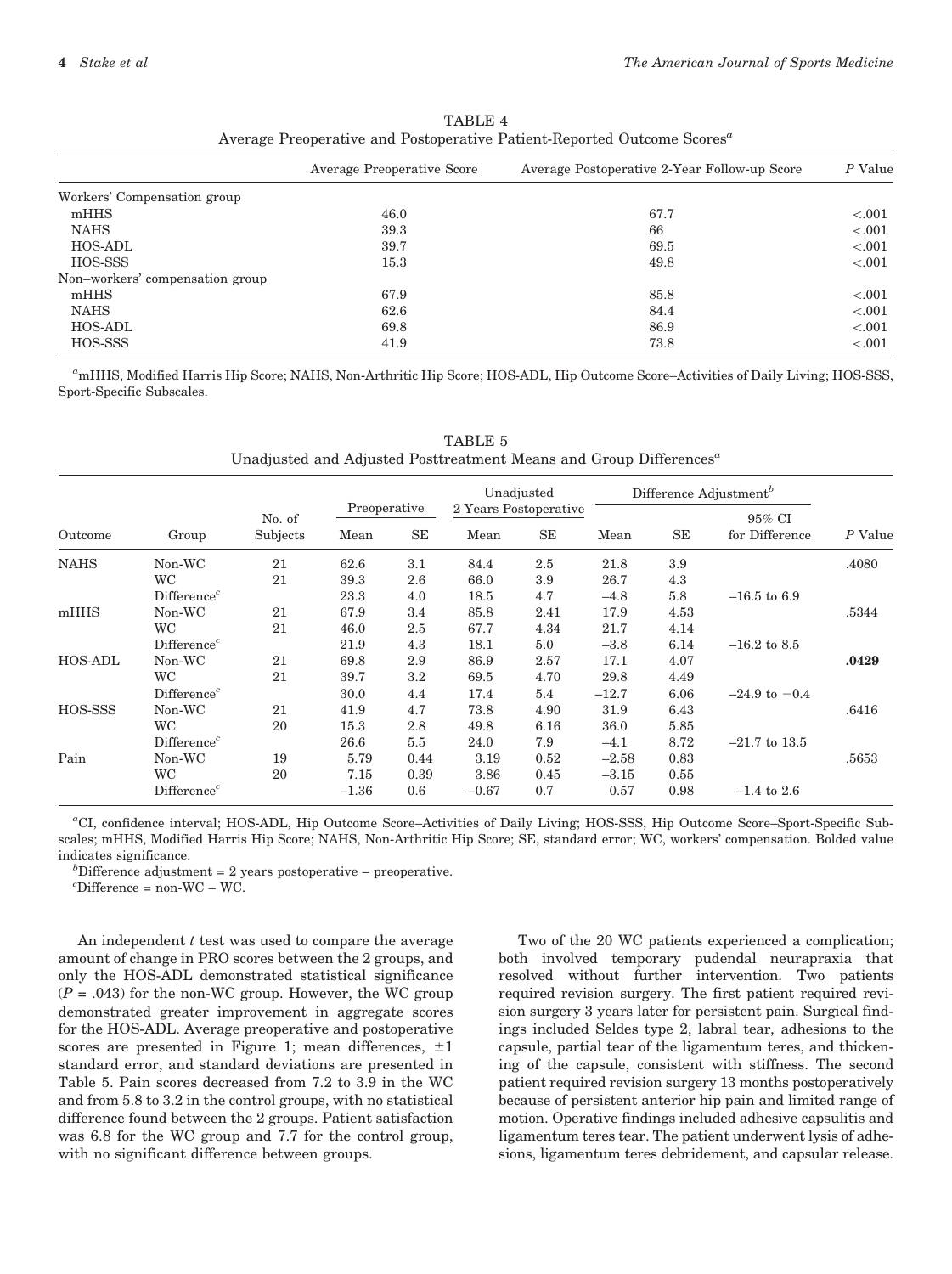

Figure 1. Average preoperative and postoperative patientreported outcome scores of workers' compensation (WC) and non-WC groups. A. Modified Harris Hip Score (mHHS). B. Non-Arthritic Hip Score (NAHS). C. Hip Outcome Score– Activities of Daily Living (HOS-ADL). D. Hip Outcome Score–Sport-Specific Subscale (HOS-SSS).

In the control group, 1 patient required revision surgery 1.5 years after the initial procedure. The patient had reproducible pain, positive impingement sign, and failure to improve with nonoperative therapy. A large 3-cm piece of heterotopic ossification formed a loose body in the anterior capsule requiring removal. No surgical complications were reported in the control group.

The average number of days for patients' first return to work was 122 days, and the median number of days was 82 (range, 12-424 days). At last point of follow-up, 18 (86%) patients were able to return to work. Six (33%) returned to modified duty and 12 (67%) returned with no restrictions, at an average of 219 days (range, 15-442 days) from surgical intervention to final unrestricted work status. Of the 3 patients unable to return to work, 1 patient was referred to a spine specialist for further consultation; 1 was unable to return because of non-hip-related injuries; and the third was unable to return to work due to the heavy physical nature of the job and was declared to be at maximum medical improvement.

Since preoperative baseline means were not the same between the groups, in addition to the preoperative to postoperative change, results from the ANCOVA model were examined. However, the preoperative to postoperative correlations were weak, ranging from  $r = 0.032$  to  $r = 0.371$ , implying that on the level of individuals, the postoperative value was not strongly dependent on the preoperative value, a finding inconsistent with the ANCOVA approach. Therefore, the preoperative to postoperative change reported above is a less biased assessment than results based on an ANCOVA adjustment. For this reason the ANCOVA results are not shown.

## **DISCUSSION**

To our knowledge, this is the first study assessing 2-year outcomes of hip arthroscopy for labral tears that compares patients with WC status and those without WC. The results of our study offer new insight into a population for whom research has demonstrated mixed or inferior results after clinical or surgical intervention. Our results show that WC patients experience significantly improved PRO scores after intervention. Furthermore, the average change in preoperative to postoperative scores was comparable in patients without WC status for 3 of the 4 PROs used. However, this category of patients reported significantly lower PRO scores preoperatively and had correspondingly lower scores at 2 years. Furthermore, 86% of WC patients were able to return to work, and 67% of those returned to work without restrictions. These results indicate that WC patients can benefit from arthroscopic intervention for labral tears of the hip, have a high rate of return to work, and show comparable response to intervention as patients not associated with WC.

Previous studies of other orthopaedic surgeries have suggested inferior outcomes in WC patients.<sup>1,5,9,12</sup> In a study conducted by Lee et al,<sup>7</sup> WC status was identified as  $1$  of  $5$ predictors contributing to longer than typical recovery time in hip arthroscopy for labral tears. However, in contrast to our study, Lee et al did not use a formal PRO tool to assess patient outcomes but rather based their findings on univariate analysis and the relationship of 13 variables to longer than typical recovery time.<sup>7</sup> Therefore, the Lee et al study does not establish whether WC status affects the opportunity to surgically improve pain and function with hip arthroscopy. Kamath et  $al<sup>6</sup>$  also assessed the category of secondary gain, which includes WC, related to outcomes in patients undergoing arthroscopic treatment for labral tears. For the mHHS, no patients in the secondary gain group reported a good or excellent outcome postoperatively. The authors reported that patients with a secondary gain categorization were less likely to return to prior activity level, $6$  although the results were not statistically significant.

Potter et al<sup>9</sup> hypothesized that military personnel undergoing military disability evaluation (MEB), the military category comparable with WC, would have significantly lower outcome scores after receiving arthroscopic treatment for labral tears. The authors found that patients with disability status reported significantly lower scores on the mHHS and the Short Form–36. However, a limitation in the comparability of this study to ours is whether MEB is truly equivalent to WC status. Additionally, preoperative data were not available for the MEB cohort. Thus, the mean change after intervention cannot be calculated, leading us to speculate whether the MEB group may have had more severe symptoms preoperatively. This theory is based on our results; the MEB